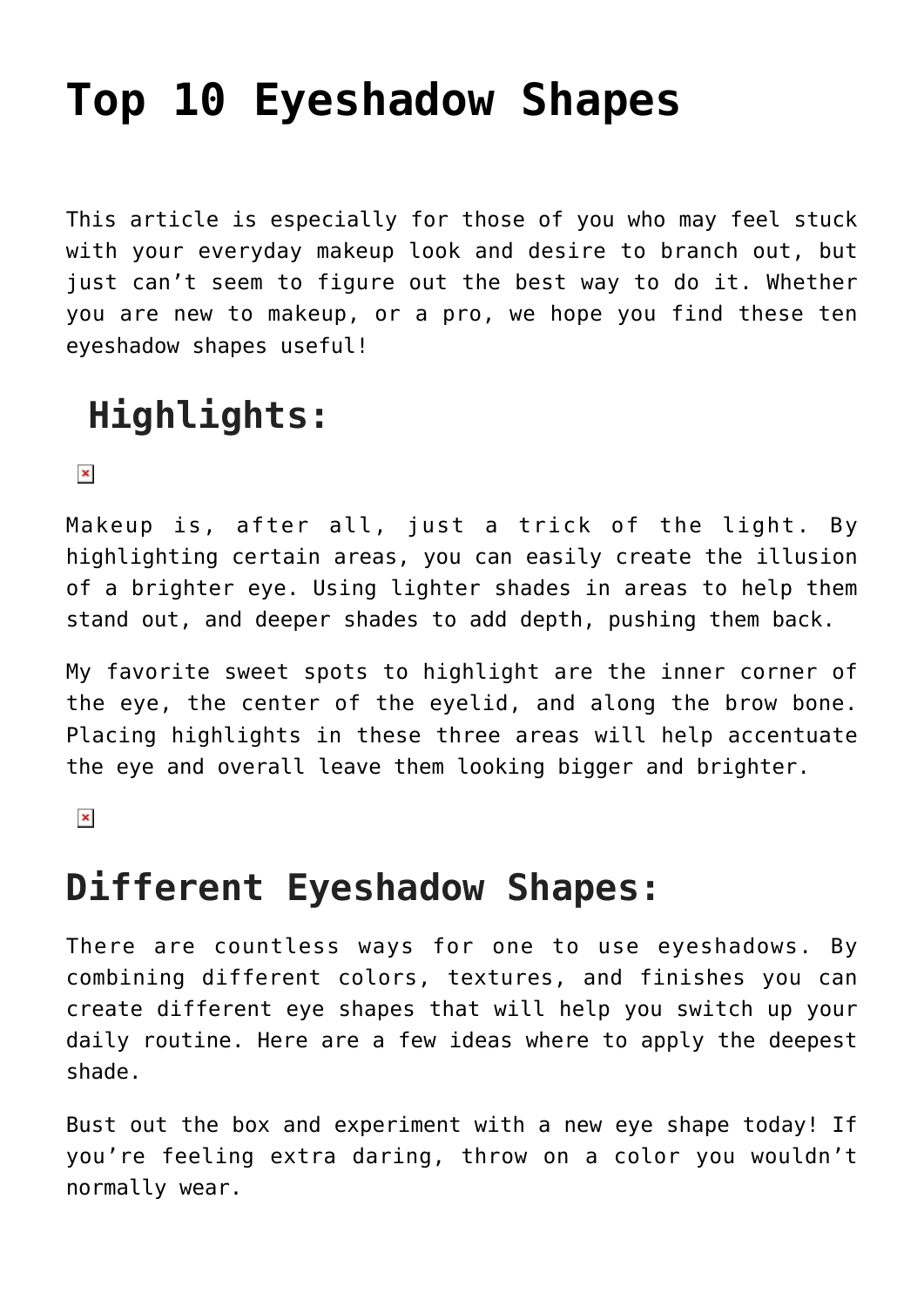# **Inner Corner:**

 $\pmb{\times}$ 

Add a darker shadow to the inside of the lid. This is a great placement for those of you with wide set eyes, as it helps reduce the space between your eyes.

 $\pmb{\times}$ 

## **Outer Corner:**

 $\pmb{\times}$ 

Adding dark shades to the outer corner of the lid is flattering to most eye shapes, but particularly for those with close set eyes. Having the darkest part on the far side of the lid helps your eyes appear farther apart.

 $\pmb{\times}$ 

#### **Both Corners:**

 $\pmb{\times}$ 

This is a great shape for all, as it compliments most eye shapes. By adding the darkest shadow to both the inner and outer corners, while still highlighting in the other areas (as shown) this placement neither makes your eyes look smaller or larger. This shape is also very versatile, as it works well with both neutral or bold, dramatic colors.

 $\pmb{\times}$ 

# **Outer Corner, "Cat Shape":**

 $\pmb{\times}$ 

Pull your eye upwards with this cat eye shape by applying your darkest shadow to the outer corner in a large winged shape.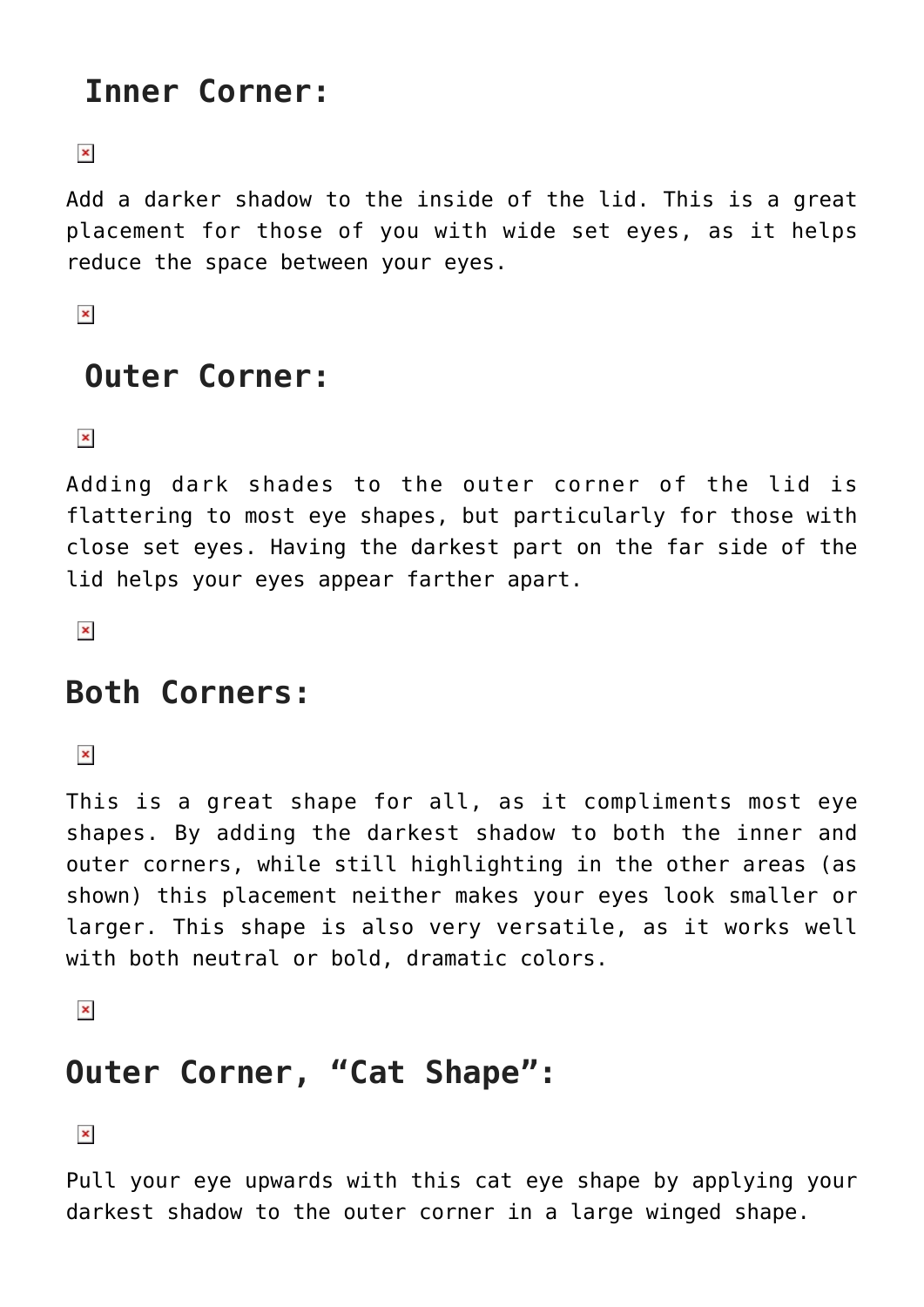If your eyelids droop a little (or a lot), this shape will help pull them back up and give them that extra boost they need. This shape is notorious for being on the devious side: the upwards angle of the shadow creates a more mysterious look.

 $\pmb{\times}$ 

### **Outer Corner & Crease, Blended Upwards:**

 $\pmb{\times}$ 

The darker shadow is applied to the outer corner and crease, and then blended up towards the brow, where it meets the highlighter and blends together with it.

Again, this is a great shape that is flattering on all eye types. It works especially well for those with hooded eyes. If you have hooded eyes, be sure to extend the shadows upward a little more so the color shows up with an open eye.

 $\pmb{\times}$ 

#### **Banana:**

 $\pmb{\times}$ 

This technique can make your eyes appear wider and your lid longer. Apply to the outer corner, carrying the dark shadow to just above your inner corner and blend together.

 $\pmb{\times}$ 

#### **Whole Inner Part:**

 $\pmb{\times}$ 

This shape isn't for everyone. It's quite a bit bolder and has the tendency to make some look angry or their eyebrows too heavy. We suggest trying it with lighter colors first to see